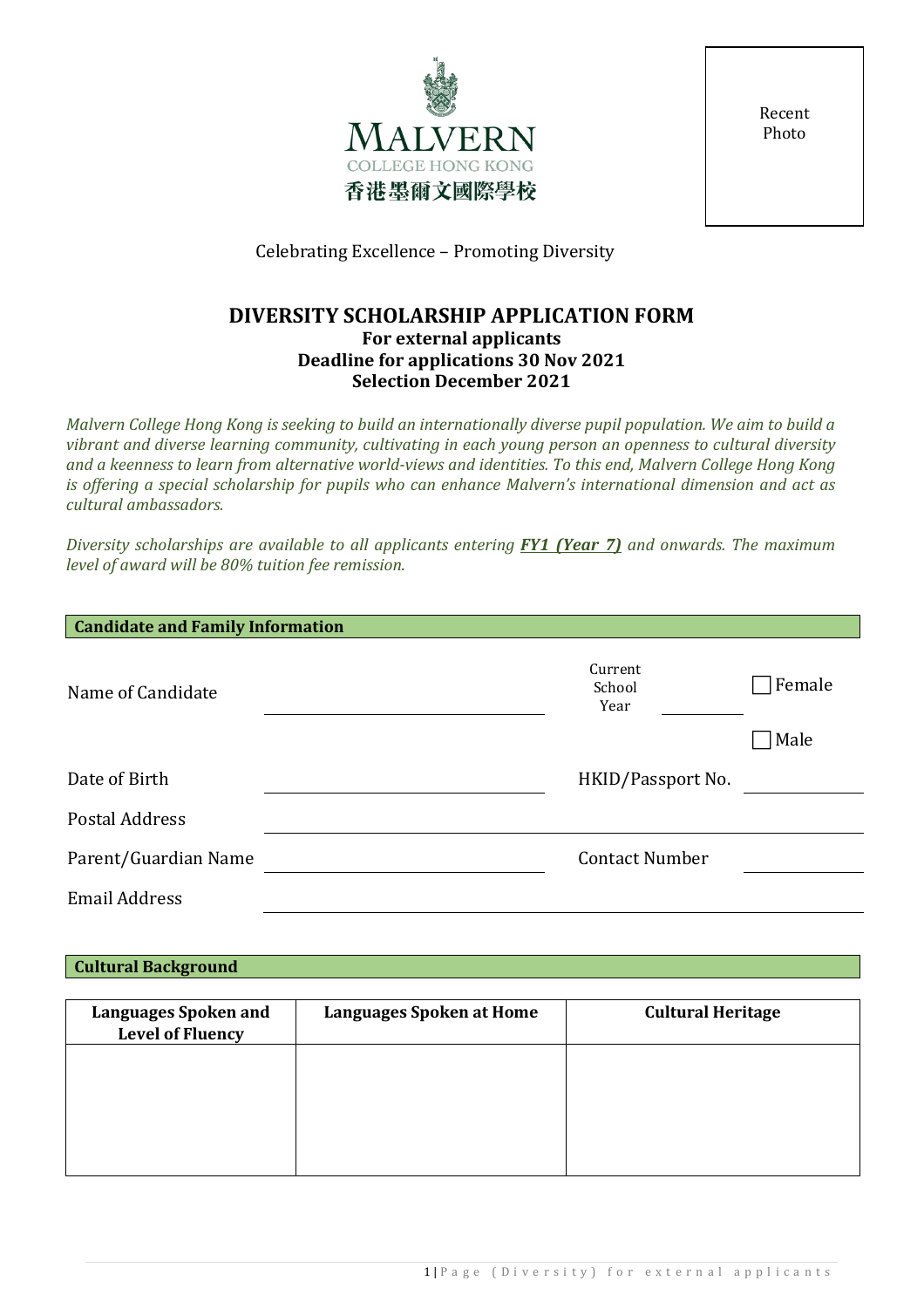# **Schools Attended**

| Name of School | Dates Attended | Level Completed | Languages Studied |
|----------------|----------------|-----------------|-------------------|
|                |                |                 |                   |
|                |                |                 |                   |
|                |                |                 |                   |
|                |                |                 |                   |
|                |                |                 |                   |
|                |                |                 |                   |

**It is expected that the following sections will be completed by the scholarship applicant**

**School and Community Involvement**

What activities (including cultural, language, arts and community projects) have you engaged in that promote, respect and value different cultures?

**Co-curriculum** Provide details of your co-curricular involvement and achievements.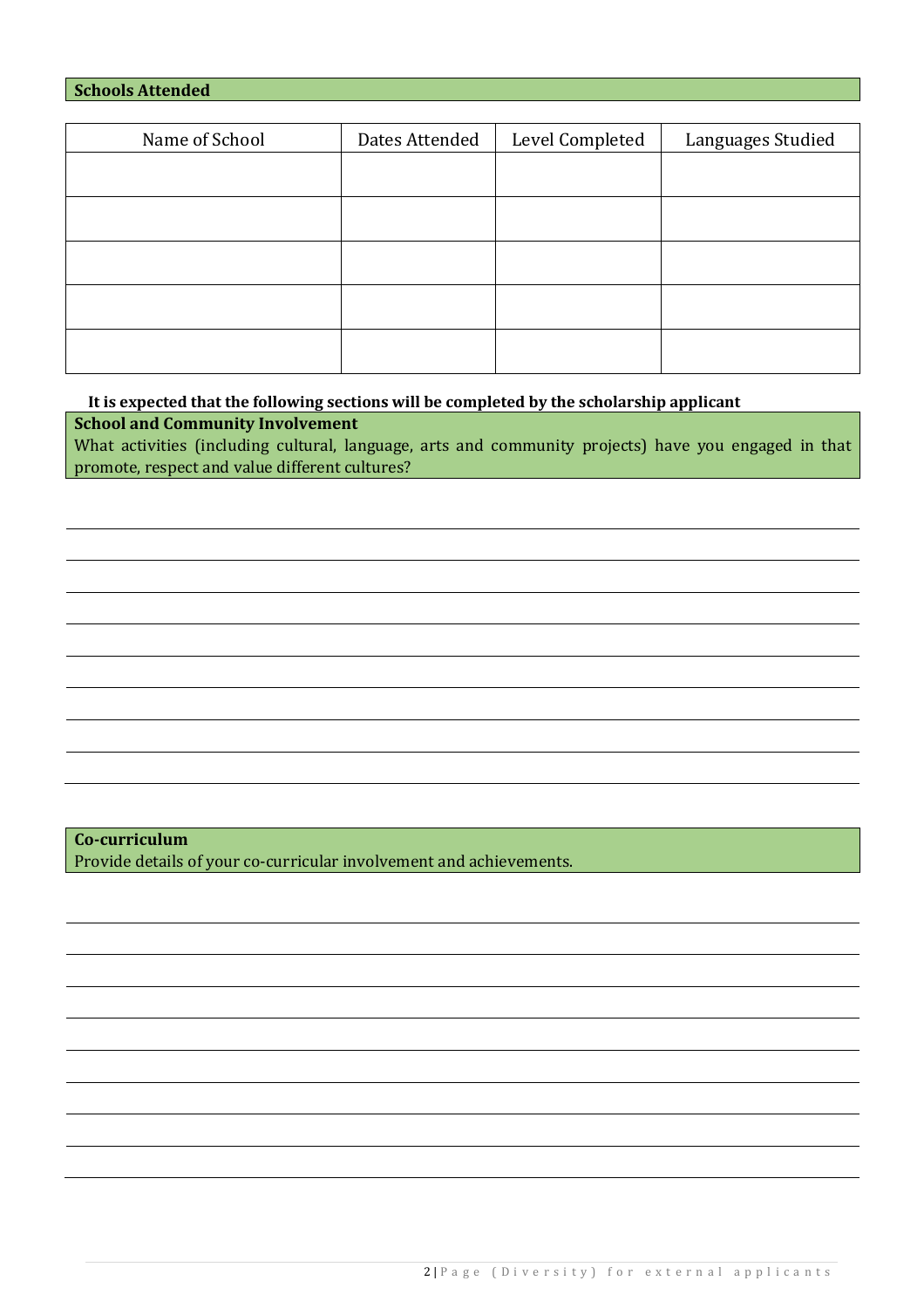# **Other information**

Please list any other information you think may be helpful in evaluating your application for this scholarship.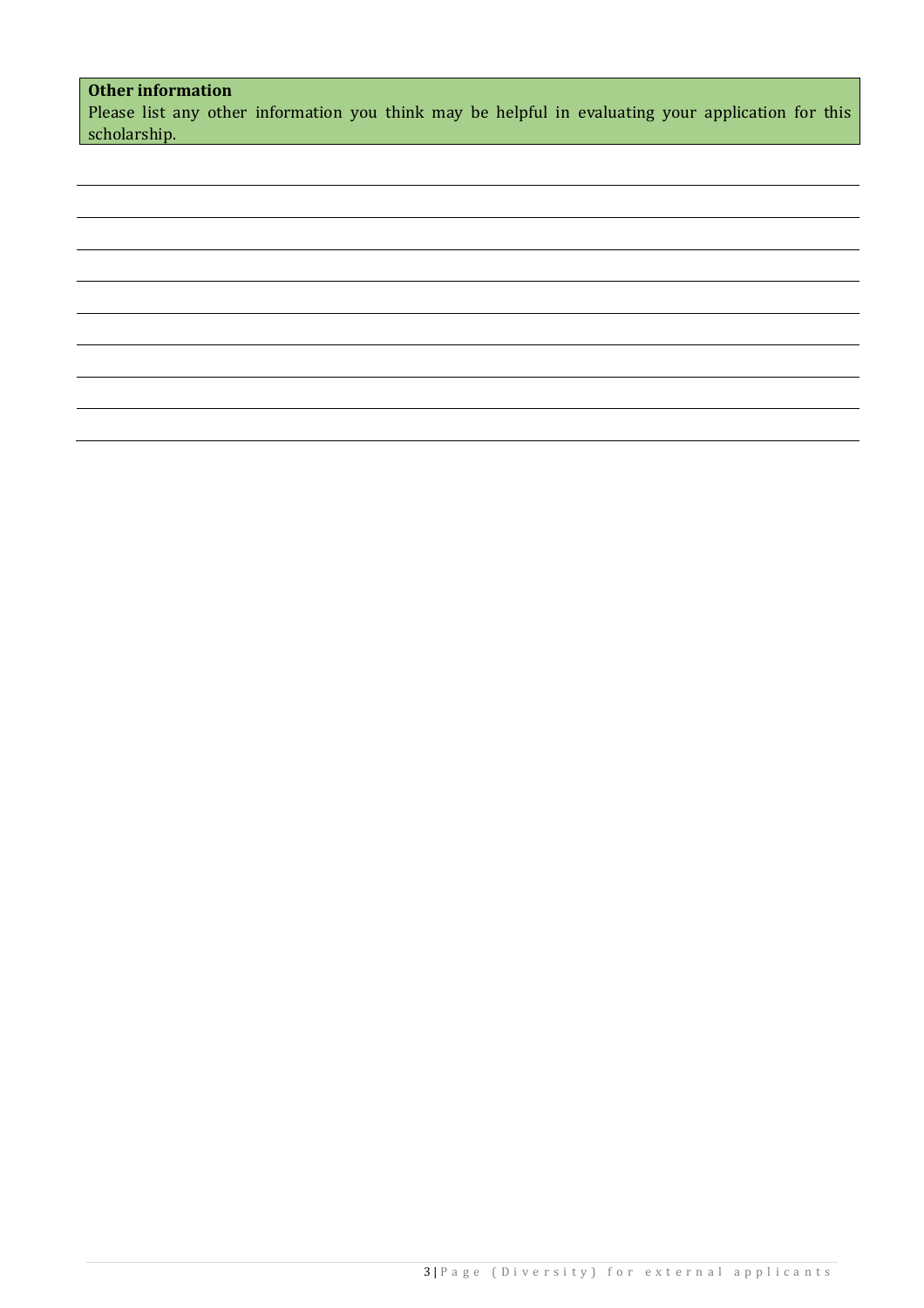Respond to the following question (maximum 400 words):

# *How will you promote intercultural awareness in the school community?*

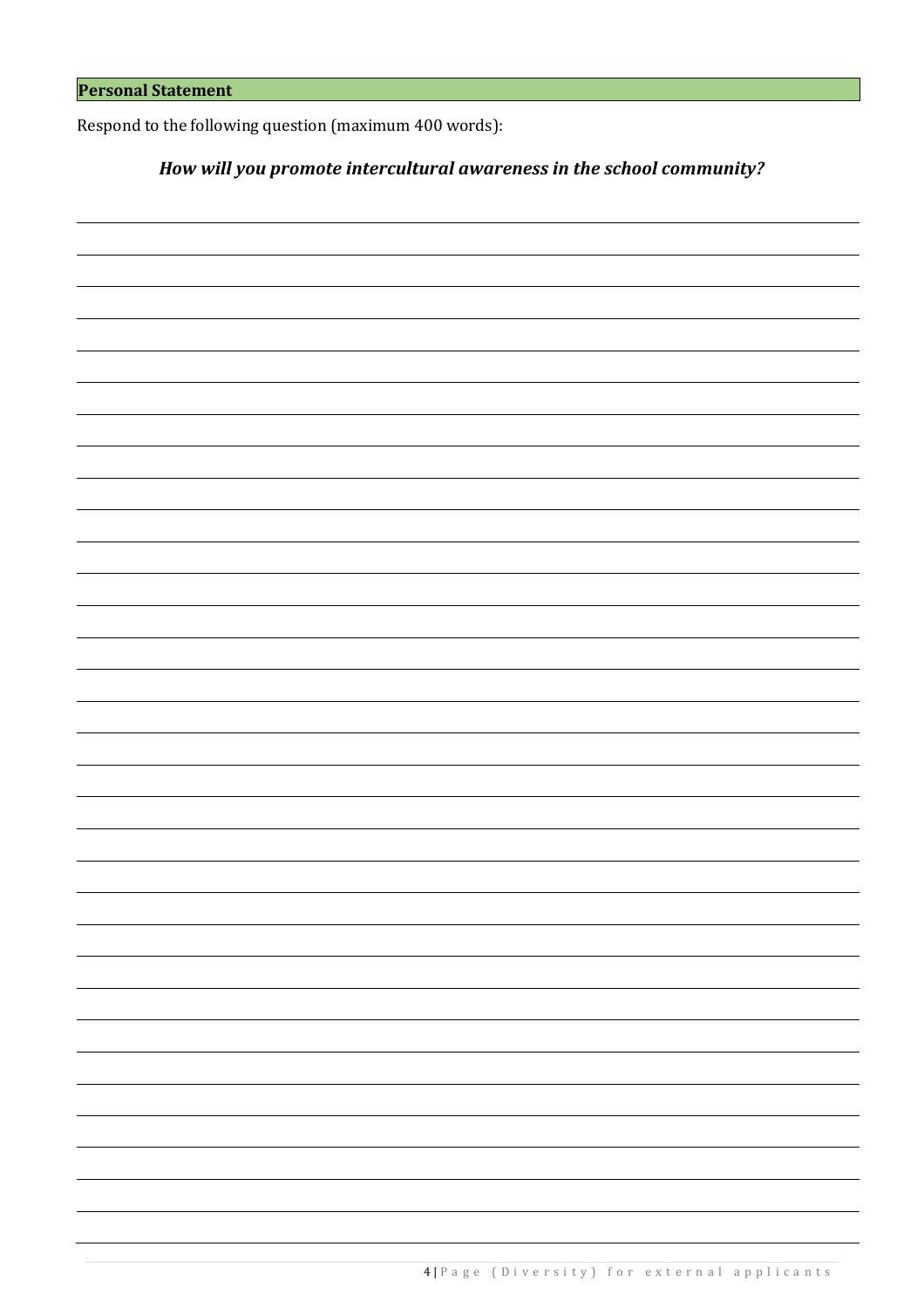#### **General Selection Criteria**

- Quality of the Application
- Personal Statement
- One Mentor Recommendation
- School Reports
- Interview (short-listed candidates only)

#### **Annual Review**

There will be an annual review of the scholarship awarded. On the basis of satisfactory progress being made and strong contribution to MCHK, scholarships generally continue until the end of the MYP programme. A new application would be required for a pupils continuation to the Diploma programme.

#### **Timeline**

Application Deadline: 30th November 2021<br>Interviews (short-listed candidates only):  $1^{st}$  -7<sup>th</sup> December 2021 Interviews (short-listed candidates only): 1st -7th December 2021<br>Scholarships Announcement Date: Mid December 20210 Scholarships Announcement Date:

#### **How to Apply for a Diversity Scholarship**

Applicants are required to submit the following information:

## **1. Application Form**

The application form must be completed in full.

## **2. One Passport-sized Photo on application form**

# **3. School Reports** A copy of your past two years of school reports.

## **4. Mentor Recommendation Form**

Please ask your Mentor (Mentor Recommendation Form 5.2) to complete their relevant form and<br>send by mail to the following address or send the scanned copy to send by mail to the following address or send the scanned copy to [scholarship@malverncollege.org.hk](mailto:scholarship@malverncollege.org.hk) by application deadline:

> The Headmaster Malvern College Hong Kong 3 Fo Chun Road, Pak Shek Kok, New Territories, Hong Kong

## **5. Send your completed application form and supporting documents to:**

The Headmaster Malvern College Hong Kong 3 Fo Chun Road, Pak Shek Kok, New Territories, Hong Kong